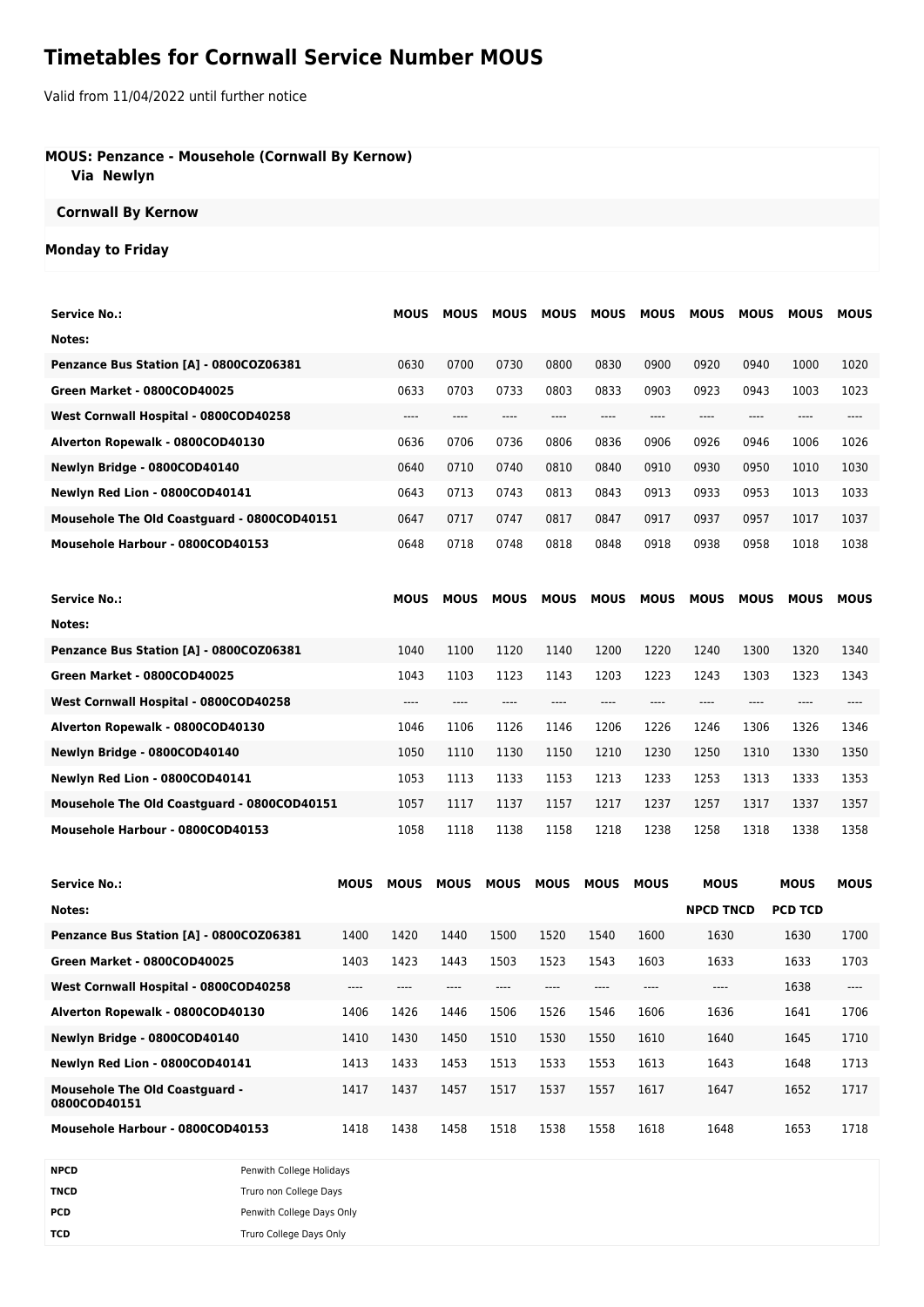| <b>Service No.:</b>                         | <b>MOUS</b> | <b>MOUS</b> | <b>MOUS</b> | <b>MOUS</b> | <b>MOUS</b> | <b>MOUS</b> | <b>MOUS</b> |
|---------------------------------------------|-------------|-------------|-------------|-------------|-------------|-------------|-------------|
| Notes:                                      |             |             |             |             |             |             |             |
| Penzance Bus Station [A] - 0800COZ06381     | 1730        | 1800        | 1830        | 1930        | 2030        | 2130        | 2240        |
| Green Market - 0800COD40025                 | 1733        | 1803        | 1833        | 1933        | 2033        | 2133        | 2243        |
| West Cornwall Hospital - 0800COD40258       | ----        |             |             |             |             |             |             |
| Alverton Ropewalk - 0800COD40130            | 1736        | 1806        | 1836        | 1936        | 2036        | 2136        | 2246        |
| Newlyn Bridge - 0800COD40140                | 1740        | 1810        | 1840        | 1940        | 2040        | 2140        | 2250        |
| Newlyn Red Lion - 0800COD40141              | 1743        | 1813        | 1843        | 1943        | 2043        | 2143        | 2253        |
| Mousehole The Old Coastguard - 0800COD40151 | 1747        | 1817        | 1847        | 1947        | 2047        | 2147        | 2257        |
| Mousehole Harbour - 0800COD40153            | 1748        | 1818        | 1848        | 1948        | 2048        | 2148        | 2258        |

#### **MOUS: Mousehole - Penzance (Cornwall By Kernow) Via Newlyn**

## **Cornwall By Kernow**

## **Monday to Friday**

| <b>Service No.:</b>                                   | MOUS | <b>MOUS</b> | <b>MOUS</b> | <b>MOUS</b>      | <b>MOUS</b>    | <b>MOUS</b> | <b>MOUS</b> | <b>MOUS</b> | MOUS | <b>MOUS</b> |
|-------------------------------------------------------|------|-------------|-------------|------------------|----------------|-------------|-------------|-------------|------|-------------|
| Notes:                                                |      |             |             | <b>NPCD TNCD</b> | <b>PCD TCD</b> |             |             |             |      |             |
| Mousehole Harbour - 0800COD40153                      | 0651 | 0721        | 0751        | 0821             | 0821           | 0851        | 0921        | 0941        | 1001 | 1021        |
| <b>Mousehole The Old Coastguard -</b><br>0800COD40152 | 0652 | 0722        | 0752        | 0822             | 0822           | 0852        | 0922        | 0942        | 1002 | 1022        |
| Newlyn Red Lion - 0800COD40144                        | 0657 | 0727        | 0757        | 0827             | 0827           | 0857        | 0927        | 0947        | 1007 | 1027        |
| Newlyn Bridge - 0800COD40041                          | 0700 | 0730        | 0800        | 0830             | 0830           | 0900        | 0930        | 0950        | 1010 | 1030        |
| Alverton The Ropewalk - 0800COD40131                  | 0704 | 0734        | 0804        | 0834             | 0834           | 0904        | 0934        | 0954        | 1014 | 1034        |
| West Cornwall Hospital - 0800COD40258                 | ---- |             |             | ----             | 0840           | ----        |             |             |      |             |
| Market Jew Street - 0800COD40024                      | 0707 | 0737        | 0807        | 0837             | 0842           | 0907        | 0937        | 0957        | 1017 | 1037        |
| Penzance Bus Station [A] - 0800COZ06381               | 0712 | 0742        | 0812        | 0842             | 0847           | 0912        | 0942        | 1002        | 1022 | 1042        |

| <b>NPCD</b> | Penwith College Holidays  |
|-------------|---------------------------|
| <b>TNCD</b> | Truro non College Days    |
| <b>PCD</b>  | Penwith College Days Only |
| TCD         | Truro College Days Only   |

| <b>Service No.:</b>                         | <b>MOUS</b> | <b>MOUS</b> | <b>MOUS</b> | <b>MOUS</b> | <b>MOUS</b> | <b>MOUS</b> | <b>MOUS</b> | <b>MOUS</b> | MOUS | <b>MOUS</b> |
|---------------------------------------------|-------------|-------------|-------------|-------------|-------------|-------------|-------------|-------------|------|-------------|
| Notes:                                      |             |             |             |             |             |             |             |             |      |             |
| Mousehole Harbour - 0800COD40153            | 1041        | 1101        | 1121        | 1141        | 1201        | 1221        | 1241        | 1301        | 1321 | 1341        |
| Mousehole The Old Coastguard - 0800COD40152 | 1042        | 1102        | 1122        | 1142        | 1202        | 1222        | 1242        | 1302        | 1322 | 1342        |
| Newlyn Red Lion - 0800COD40144              | 1047        | 1107        | 1127        | 1147        | 1207        | 1227        | 1247        | 1307        | 1327 | 1347        |
| Newlyn Bridge - 0800COD40041                | 1050        | 1110        | 1130        | 1150        | 1210        | 1230        | 1250        | 1310        | 1330 | 1350        |
| Alverton The Ropewalk - 0800COD40131        | 1054        | 1114        | 1134        | 1154        | 1214        | 1234        | 1254        | 1314        | 1334 | 1354        |
| West Cornwall Hospital - 0800COD40258       |             |             |             |             |             |             |             |             |      |             |
| Market Jew Street - 0800COD40024            | 1057        | 1117        | 1137        | 1157        | 1217        | 1237        | 1257        | 1317        | 1337 | 1357        |
| Penzance Bus Station [A] - 0800COZ06381     | 1102        | 1122        | 1142        | 1202        | 1222        | 1242        | 1302        | 1322        | 1342 | 1402        |